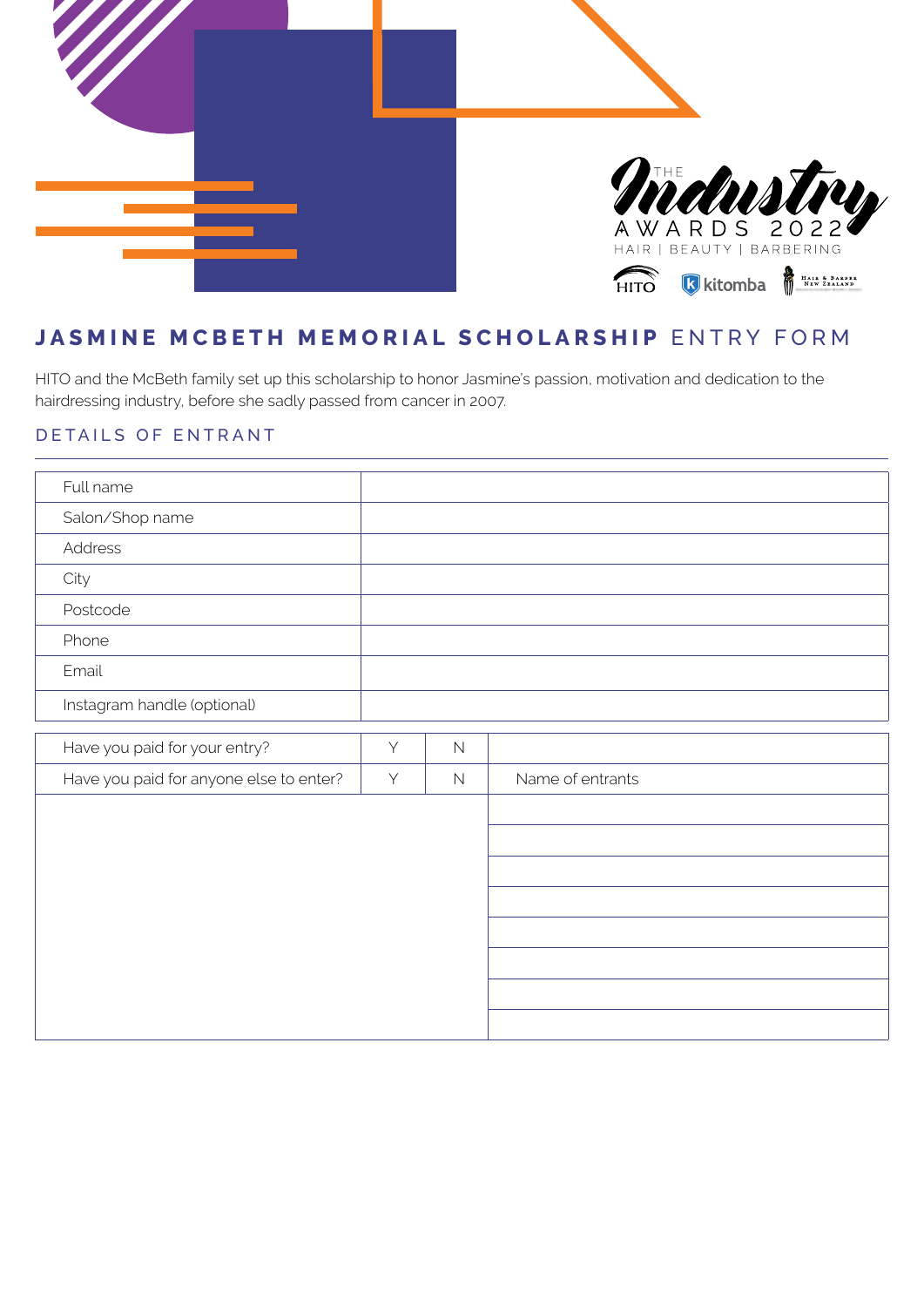### RULES OF ENTRY

- This category is only open to hairdressing apprentices.
- Please submit a high resolution, horizontal photo of yourself with your entry, either via USB or email to info@ industryawards.co.nz.
- By entering the awards, you agree to abide by the competition rules.
- Entries and supporting documents (where requested) are due by 31 August 2022. No entries will be accepted after this date.
- The judges' decisions are final, and no correspondence will be entered into.
- Shortlisted finalists may be required to verify the information they have submitted if evidence provided is not sufficient. All information received and submitted will be confidential.
- Entrants must be a current HITO Apprentice.

### ENTRY REQUIREMENTS

This scholarship is offered to a hairdressing apprentice with drive, passion, motivation and dedication to hairdressing.

#### **The application should:**

- 1. Explain who you are and why you're applying for this scholarship.
- 2. Explain how this scholarship will benefit you and your career.
- 3. List your future goals and how you plan to achieve them.
- 4. Explain you would represent HITO and the industry if you were to receive the scholarship.

#### **The best candidates will:**

- Demonstrate a true love for hairdressing.
- Show the ability to overcome obstacles to achieve their goals.
- Show dedication and drive to succeed.
- Show commitment to learning and development in the hairdressing industry.
- Show dedication and drive to succeed.

#### **Please note:**

Written entries must not exceed 1500 words and videos must not exceed 5 minutes.

### **References**

At least two references are required. Please ensure two of references are from your employer, colleagues, off-job training tutors, clients and/or someone who knows you well. They must support and verify the statement provided in your application.